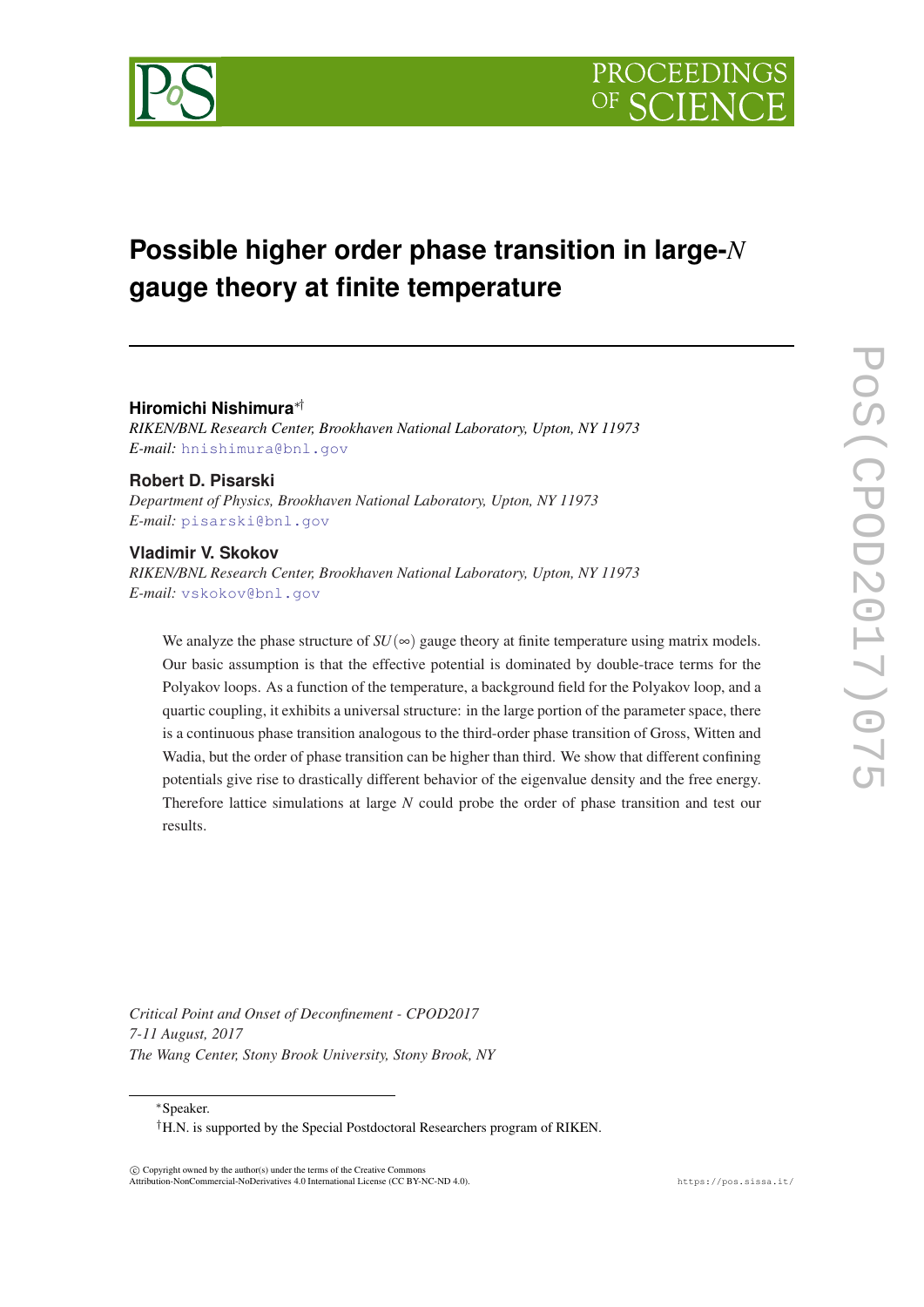# <span id="page-1-0"></span>1. Introduction

The phase structure of  $SU(N)$  gauge theories is of fundamental importance. In finite-temperature pure gauge theory, the relevant order parameter is the Polyakov loop. It is therefore reasonable to study the phase transition as a function of an effective theory of thermal Wilson lines, as a type of matrix model.

At infinite *N* the problem can be simplified by writing the effective potential as a functional of the eigenvalue density [\[1\]](#page-6-0), rather than as a function of  $N-1$  eigenvalues. The phase structure at infinite *N* becomes also interesting as various models show an exotic phase transition whose order is third. Gross, Witten and Wadia first showed that in lattice gauge theory in two dimensions, there is a third-order phase transition as a function of the coupling constant  $[2, 3]$  $[2, 3]$  $[2, 3]$  $[2, 3]$ . Lattice gauge theory at strong coupling with heavy quarks also exhibits a third-order phase transition as a function of temperature [[4](#page-6-0), [5](#page-6-0)].

In this paper, we study a phase structure of  $SU(\infty)$  gauge theory with an external field of the Polyakov loop as a type of matrix model. We show that depending on the type of confining potential, there is a continuous phase transition whose order is third or higher. This phase transition is a generalization of the Gross-Witten-Wadia (GWW) phase transition.

# 1.1 Polyakov loop at large *N*

The Polyakov loop, tr $L(x)$  where  $L(x) = \mathscr{P} \exp \left[ ig \int_0^{1/T} d\tau A_0(\tau, x) \right]$ , is a Wilson loop along the temporal direction  $\tau$  in the fundamental representation. Under center symmetry, the Polyakov loop transforms as tr $L \to z$ tr $L$  where  $z \in Z(N)$ . After diagonalizing the Polyakov line by a gauge transformation, we denote the eigenvalues as  $\theta_i$  where  $L = \text{diag}(e^{i\theta_1}, \dots, e^{i\theta_N})$  with  $\theta_1 + \theta_2 + \dots + \theta_k$  $\theta_N = 0$ . Since there are *N* − 1 degrees of freedom in the group manifold of *SU(N)*, the Polyakov loop alone is not sufficient to describe the theory for *N* > 2. One can either take *N* −1 independent eigenvalues or use the Polyakov loops that wind *n* times in the temporal direction,

$$
\rho_n = \frac{1}{N} \text{tr} L^n. \tag{1.1}
$$

The expectation values of all  $\rho_n$  with  $n = 1, 2, \ldots, N-1$  form a complete set of order parameters for all possible symmetry breaking patterns of *Z*(*N*).

In the large *N* limit, we use the notation  $\theta_i = \theta(\frac{i}{N} - \frac{1}{2})$  $\frac{1}{2}$ ) =  $\theta(x)$  with  $-1/2 \le x \le 1/2$  [\[1\]](#page-6-0) and write the Polyakov loop as

$$
\rho_n = \frac{1}{N} \sum_{i=1}^N e^{in\theta_i} \to \int_{-\frac{1}{2}}^{\frac{1}{2}} dx \exp[i n\theta(x)] = \int_{-\pi}^{\pi} d\theta \rho(\theta) e^{in\theta}, \tag{1.2}
$$

where we have introduced the eigenvalue density,  $\rho(\theta) = dx/d\theta$ , in the last expression. The Polyakov loop thus becomes a functional of  $\rho$ . By definition the eigenvalue density has to satisfy two conditions, the non-negativity

$$
0 \le \rho(\theta), \tag{1.3}
$$

and the normalization

$$
1 = \int_{-\pi}^{\pi} d\theta \rho(\theta). \tag{1.4}
$$

We will show in the next section that the non-negativity condition plays an essential role for the GWW phase transition.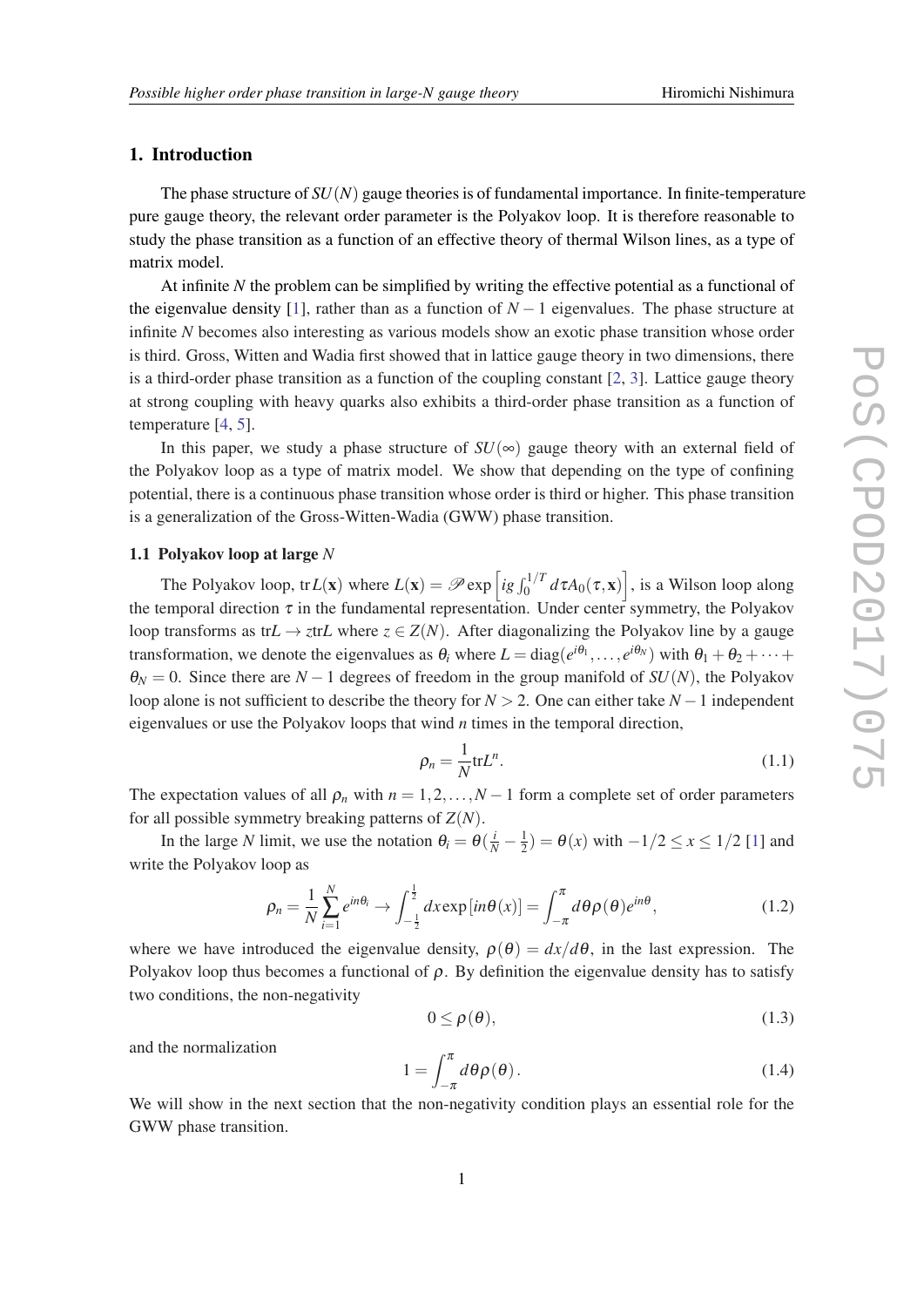#### <span id="page-2-0"></span>1.2 Effective potential

We construct the effective potential of the Polyakov loop near *T<sup>d</sup>* at large *N* based on a version of the semi-classical method. The potential consists of two parts:

$$
V_{\text{eff}}(\rho_n) = V_{\text{pert}}(\rho_n) + V_{\text{nonpert}}(\rho_n),
$$
\n(1.5)

where  $V_{\text{pert}}$  is the perturbative contribution, which breaks  $Z(N)$  symmetry, and  $V_{\text{nonpert}}$  is the nonperturbative contribution, which keeps the theory in the confined phase below  $T_d$ . The perturbative contribution is computed up to two loops for any *N* [\[6\]](#page-6-0):

$$
V_{\text{pert}} = -\sum_{n=1}^{\infty} d_n |\rho_n|^2 + \mathcal{O}(\lambda^2) \quad \text{with} \quad d_n = d_1 \frac{1}{n^d} \tag{1.6}
$$

where  $\lambda = g^2 N$  is the 't Hooft coupling, and *d* is the number of dimensions. The prefactor  $d_1$  is positive and dimensionless, but the explicit form is irrelevant in this paper. The mass for each Polyakov loop  $\rho_n$  is negative, so the perturbative effective potential breaks  $Z(N)$  symmetry maximally. On the other hand, the leading-order contribution to the nonperturbative part in the semi-classical approximation is unknown. It has to be such that it gives positive mass to every Polyakov loop below  $T_d$  in order to prevent the spontaneous symmetry breaking. Therefore we consider the following form

$$
V_{\text{nonpert}} = \sum_{n=1}^{\infty} c_n |\rho_n|^2 + \dots, \qquad (1.7)
$$

where  $c_n > d_n$  below  $T_d$ . For finite *N*, we only need the first  $|N/2|$  terms, but for infinite *N*, it must contain infinite sum of the double-trace terms.

We now make another assumption. We assume that  $Z(N)$  symmetry breaks completely at  $T_d$ so that the phase transition is driven by the Polyakov loop  $\rho_1$ . Lattice simulations in three and four dimensions at large N support this assumption [\[7\]](#page-6-0). We add a quartic coupling  $b_1$  as a next-leading term, as well as the external field *h* for  $\rho_1$ . We write the effective potential near  $T_d$  as

$$
V_{\text{eff}} = \sum_{n=1}^{\infty} a_n |\rho_n|^2 + b_1 (|\rho_1|^2)^2 - h(\rho_1 + \rho_1^*) = \sum_{n=1}^{\infty} V_n(\rho_n).
$$
 (1.8)

where  $a_n = c_n - d_n$ . This form is nothing but the sum of Landau free energy  $V_n$  for each  $\rho_n$ , where  $V_1 = a_1 |\rho_1|^2 + b_1 (|\rho_1|^2)^2 - h(\rho_1 + \rho_1^*)$  and  $V_{n>1} = a_n |\rho_n|^2$ . Naively, it appears that each loop is independent and there is no interaction between  $\rho_n$  and  $\rho_m$  for  $n \neq m$ . The non-negativity condition ([1.3\)](#page-1-0), however, constraints the eigenvalues of the Polyakov loop, and it couples all  $\rho_n$ , as we show in the next two sections.

Equation (1.8) reduces to the original model of Gross, Witten and Wadia when  $b_1 = 0$ ,  $a_n =$  $c_n = 1/n$ , and  $h = 1/g^2$ . The strong-coupling lattice gauge theory in mean-field approximation essentially reduces down to the model of Gross, Witten and Wadia, as well as the perturbation theory in  $S^3 \times S^1$  [\[8](#page-7-0)] although the perturbative contribution  $-d_n$  is more complicated in this case. In matrix models, both the Haar measure type  $(c_n = 1/n)$  and the mass-deformation type  $(c_n = 1/n^2)$ have been studied in [[9](#page-7-0)] and [[10\]](#page-7-0), respectively.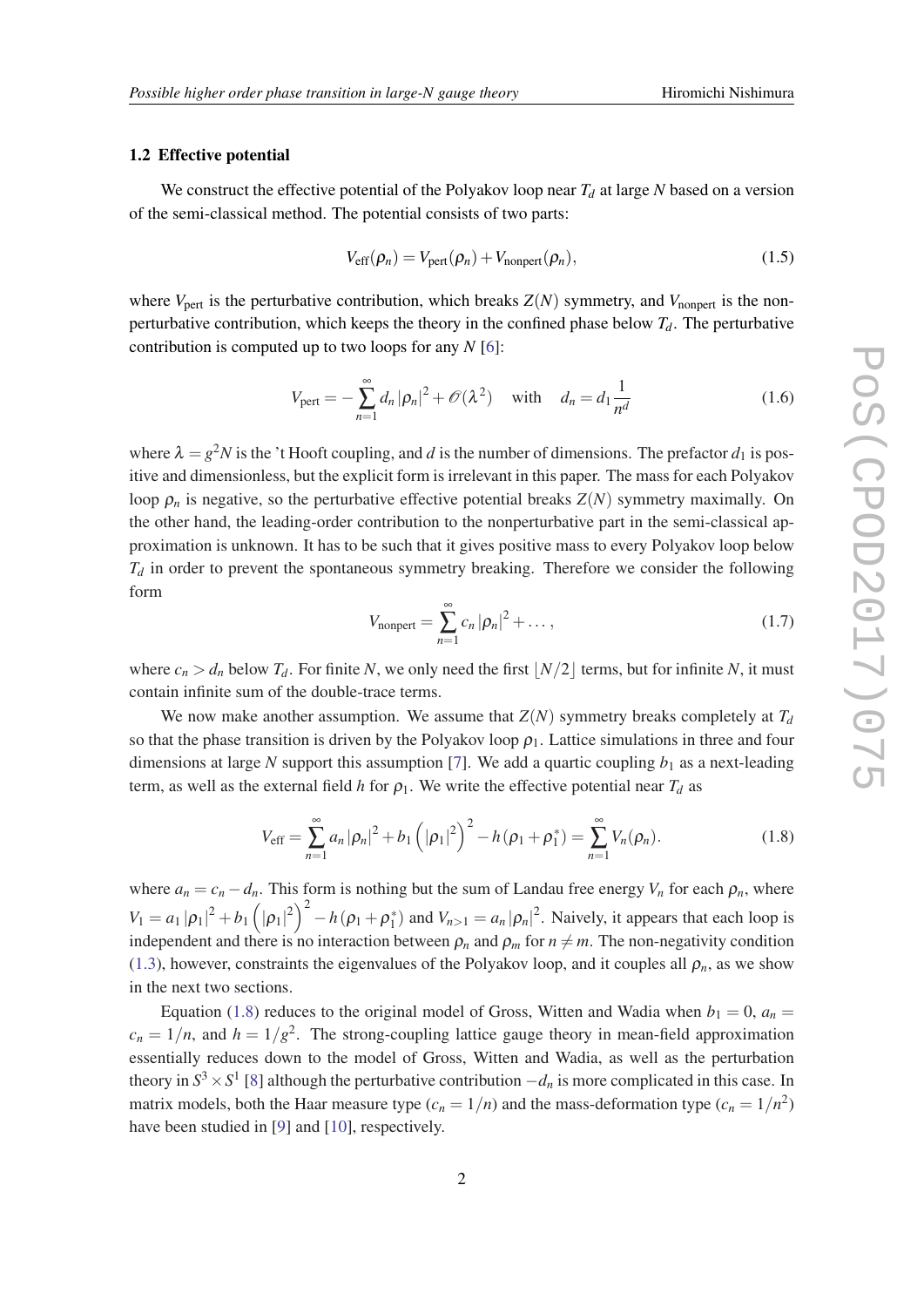<span id="page-3-0"></span>

**Figure 1:** Phase diagrams of  $SU(\infty)$  pure Yang-Mills constructed from Eq. ([1.8](#page-2-0)). The lines and meshed surfaces indicate phase transitions: Solid lines are model independent while the dashed lines mildly depend on the models. Here we have used the Vandermonde determinant type  $(s = 1)$ . The green solid and red dashed meshed surfaces are the surfaces of GWW and first-order phase transitions, respectively. The critical first order is located at the origin where all three phase transitions meet.

## 2. Phase structure

We construct a phase diagram based on Eq.  $(1.8)$  $(1.8)$  $(1.8)$ . We assume that the deconfining transition temperature  $T_d$  defined at  $h = 0$  is driven by the first Polyakov loop  $\rho_1$ , so that  $Z(N)$  symmetry is completely broken at  $T_d$ . We further assume that  $b_1$  is small and constant near  $T_d$  and also that  $a_{n>1} > 0$  near  $T_d$  so that the higher corrections for  $\rho_{n>1}$  are not included. We otherwise keep the coefficients  $a_n$  arbitrary in this section. The three parameters in  $V_1(\rho_1)$ , i.e.,  $a_1$ ,  $b_1$  and  $h$ , determine the phase structure as shown in Fig. 1

In the confined phase, all  $a_n$  are positive so that there is no spontaneous symmetry breaking of  $Z(N)$ . The confined phase is the region to the right of the 1st and 2nd order phase transition lines in Fig. 1a. As we increase the external field *h*, *Z*(*N*) symmetry is explicitly broken, and the Polyakov loop  $\rho_1$  grows monotonically with *h*, while all other Polyakov loops  $\rho_{n>1}$  stay zero. The eigenvalue density can be then written as a Fourier series in terms of the moments

$$
\rho(\theta) = \frac{1}{2\pi} (1 + 2\rho_1(h)\cos\theta)
$$
\n(2.1)

where  $-\pi \le \theta \le -\pi$ . There is a critical value of the external field  $h_c$  where  $\rho_1(h_c) = 1/2$ , above which this solution violates the nonnegative condition [\(1.3](#page-1-0)). Writing  $\delta h = h - h_c$ , we can express the free energy as [[11\]](#page-7-0)

$$
F(h) = f_{\text{reg}}(h) + \begin{cases} 0 & \text{for } \delta h \le 0\\ v\delta h^r + \mathcal{O}(\delta h^{r+1}) & \text{for } \delta h > 0 \end{cases}
$$
 (2.2)

where  $\nu$  is an irrelevant constant, and  $f_{\text{reg}}$  is a smooth function of  $h$ . We argue in [\[11\]](#page-7-0) that the exponent  $r$  is larger than two for any coefficients  $a_n$ , and thus the singular point corresponds to a continuous phase transition whose order is larger than second. We call this transition a generalized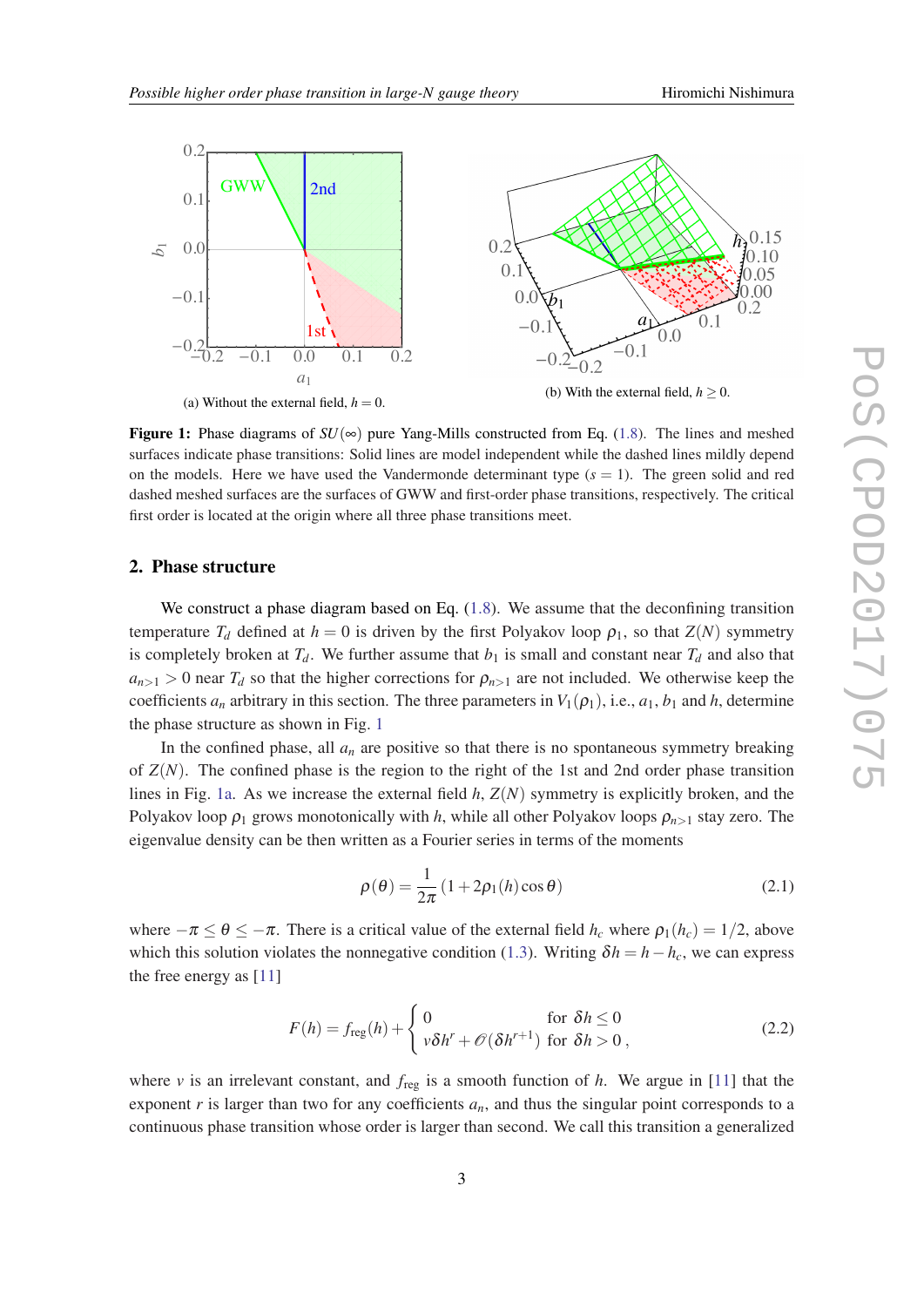<span id="page-4-0"></span>Gross-Witten-Wadia (GWW) transition. The original model of Gross, Witten, and Wadia [\[2,](#page-6-0) [3\]](#page-6-0), gives rise to the Vandermonde-determinant-type potential where  $a_n = 1/n$ , and the exponent *r* is three, i.e. the transition is third order.

The surface of the GWW phase transition where  $\rho_1$  becomes 1/2 can be found by expanding *V*<sub>1</sub> around  $\rho_1 = 1/2$ . We plot the GWW surface in Fig. [1b](#page-3-0) with the green solid meshed surface. The GWW surface is independent of the detail of the coefficients for the double trace terms. When *b*<sup>1</sup> is negative and  $|b_1|$  sufficiently large, the phase transition becomes first order. The location of the first-order phase transition depends on the details of the coefficients  $a_n$ : here we plot the surface of first-order phase transition using the model based on the Vandermonde determinant  $(s = 1)$ indicated by the red dashed meshed surface in Fig. [1b.](#page-3-0)

Fig. [1a](#page-3-0) is the phase diagram with zero external field. The green and red shaded regions are the projections of the GWW and first-order phase transition surfaces onto the  $h = 0$  plane, respectively. There is a second-order phase transition line where  $a_1 = 0$  and  $b_1 > 0$ . At the origin  $a_1 = b_1 = h = 0$ , the first, second and higher order phase transition lines meet. At this point, the Polyakov loop  $\rho_1$ jumps from 0 to  $1/2$ , as is typical of a first order phase transition, while the mass associated with  $\rho_1$  becomes zero, as is typical of a second order phase transition. This point is termed as "critical" first order" in [\[12\]](#page-7-0).

# 3. Models

We now model the coefficients of effective potential  $a_n$  in Eq. ([1.8\)](#page-2-0) and confirm the general argument in the previous section. The coefficients of the double trace terms,  $a_n = c_n - d_n$ , consist of two parts: the perturbative contribution −*d<sup>n</sup>* [\(1.6](#page-2-0)) and the unknown nonperturbative contribution  $c_n$ . In the confined phase,  $c_n$  has to be larger than  $d_n$  for all *n*. A simple choice is to use

$$
c_n = c_1 (T/T_d) \frac{1}{n^s},
$$
\n(3.1)

where  $c_1$  is a dimensionless function of  $T/T_d$ . We set  $s \leq d$  and  $c_1 > d_1$  below  $T_d$ , so that the phase transition happens at  $c_1 = d_1$  for nonnegative  $b_1$ . In this paper, we take  $s = 1, 2, 3$ , and 4.  $s = 1$  and 2 are the type of confining potentials used in phenomenological models of QCD at finite temperature based on the Haar measure and the mass deformation, respectively [\[13](#page-7-0)]. On the other hand, the confining potential with  $s = 4$  is based on the the ghost dominance in the infrared regime [[14\]](#page-7-0), which gives rise to the so called inverted GPY-Weiss potential. Alternatively, one can think of the model as the mass deformation potential in 2*s*-dimensions or the inverse GPY-Weiss potential in *s* dimensions, but we do not specify dimensions and consider  $s = 1, 2, 3$ , and 4 with  $d \geq s$  as simple examples.

In this paper, we set  $d_1 = 0$  and  $b_1 = 0$  in Eq. [\(1.8\)](#page-2-0) and solve the model exactly. The exact solution can be then used to construct the full potential including  $b_1$  and  $d_1$  using the Legendre transform [\[11](#page-7-0)] following [[9](#page-7-0)]. The equation of motion is then

$$
h\sin\theta = \int_{-\pi}^{\pi} d\theta' \rho(\theta') \sum_{n=1}^{\infty} \frac{\sin(n\theta - n\theta')}{n^{s-1}},
$$
\n(3.2)

where we have set  $c_1 = 1$  without loss of generality. We solve this equation under the two con-straints, Eqs. [\(1.3\)](#page-1-0) and [\(1.4\)](#page-1-0). Below the GWW point  $h \leq h_c = 1/2$ , the solution for the equation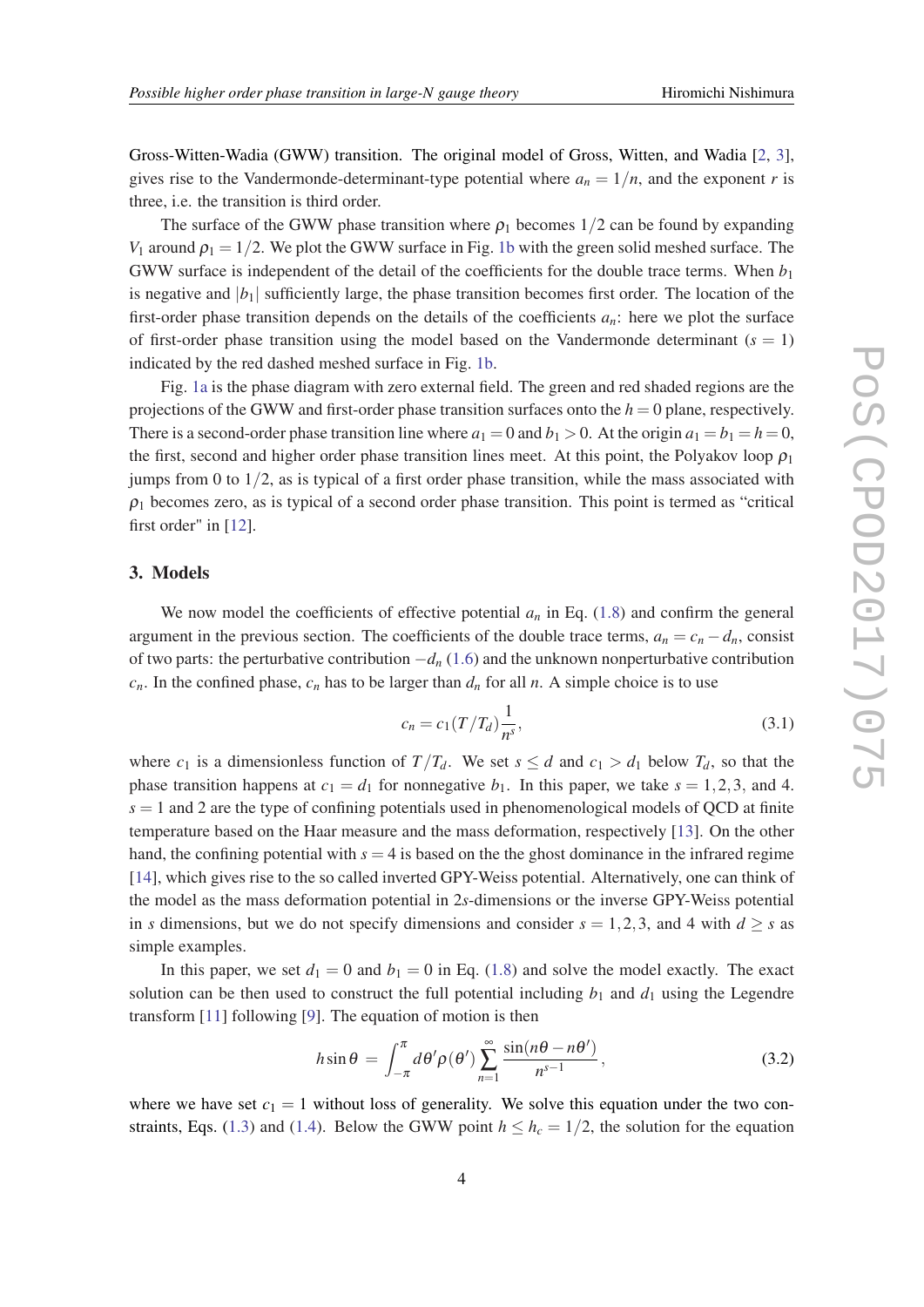

**Figure 2:** The eigenvalue density above the GWW point,  $h = 1$ . The eigenvalue density changes depending on the coefficients of the double trace terms,  $s = 1, 2, 3$ , and 4 as shown in the left plot. The right plot shows *x* as a function of  $\theta$ . The eigenvalues for  $s = 4$  pile up at the end point for  $\theta(x)$  with  $x \ge x_0$ . As a result, the eigenvalue density becomes the delta function at the endpoint  $\pm \theta(x_0)$  as depicted by the arrow in the left plot. Note that  $\rho(-\theta) = \rho(\theta)$  and  $x(-\theta) = -x(\theta)$ .

of motion is given in Eq. [\(2.1\)](#page-3-0) with  $\rho_1 = h$  and  $\rho_{n>1} = 0$ . As discussed before, the solution is independent of the model. The free energy is given as  $F = c_1 \rho_1^2(h) - 2h\rho_1(h) = -\frac{1}{4} - \delta h - \delta h^2$ where  $\delta h = h - h_c$ .

The eigenvalue density above the GWW point depends on models, but it can be solved exactly for  $s = 1, 2, 3$  and 4. Above the GWW point, the eigenvalue density develops a gap at the endpoints for all cases. It is given as

$$
s = 1,3: \ \ \rho(\theta) = C_1 \cos \frac{\theta}{2} \left( \sin^2 \frac{\theta_0}{2} - \sin^2 \frac{\theta}{2} \right)^{1/2} + C_2 \cos^3 \frac{\theta}{2} \left( \sin^2 \frac{\theta_0}{2} - \sin^2 \frac{\theta}{2} \right)^{-1/2} (3.3)
$$

$$
s = 2, 4: \ \rho(\theta) = (1 - x_0) \frac{\delta(\theta - \theta_0) + \delta(\theta + \theta_0)}{2} + \frac{1}{2\pi} (1 + 2h\cos\theta)
$$
 (3.4)

where  $C_1 + C_2 = 2h/\pi$ . The density is defined only in the interval of  $-\theta_0 \le \theta \le \theta_0$ , and it is zero otherwise. The endpoint  $\theta_0$  is given implicitly as a function of *h*:

$$
h = \frac{1}{2\sin^2{\frac{\theta_0}{2}}}, \frac{\pi - \theta_0}{2\sin(\pi - \theta_0)}, -\frac{\ln(\sin{\frac{\theta_0}{2}})}{1 - \sin^2{\frac{\theta_0}{2}}}, \frac{(\pi - \theta_0)^3}{6\sin{\theta_0} + 6(\pi - \theta_0)\cos{\theta_0}}
$$
(3.5)

for  $s = 1, 2, 3$  and 4, respectively. The solution is the minimum of the potential if  $C_1 = 2h/\pi$  for  $s = 1$ , while  $x<sub>0</sub> = 1$  for  $s = 2$ . On the other hand, the solution satisfies the equation of motion only if  $C_1 = (-1+3h+h\cos\theta_0)/(\pi+\pi\cos\theta_0)$  for  $s = 3$ , while  $x_0 = (\theta_0+2h\sin\theta_0)/\pi$  for  $s = 4$ . The eigenvalue density above the GWW point is plotted in Fig. 2a when  $h = 1$ .

For  $s = 4$ , the eigenvalues  $\theta(x)$  with  $x_0/2 \le x \le 1/2$  become a single value  $\theta_0 = \theta(x_0/2)$  as shown in Fig. 2b. Therefore  $\theta$  is no longer an injective function of *x*, and the density becomes a delta function at the endpoints, as depicted by the arrow in Fig. 2a. Physically, the eigenvalue repulsion weakens as *s* increases, and the value of  $\theta_0$  for a fixed value of *h* becomes smaller. When  $s = 4$  the repulsion is so weak that the eigenvalues pile up at the endpoints, and the density becomes delta function.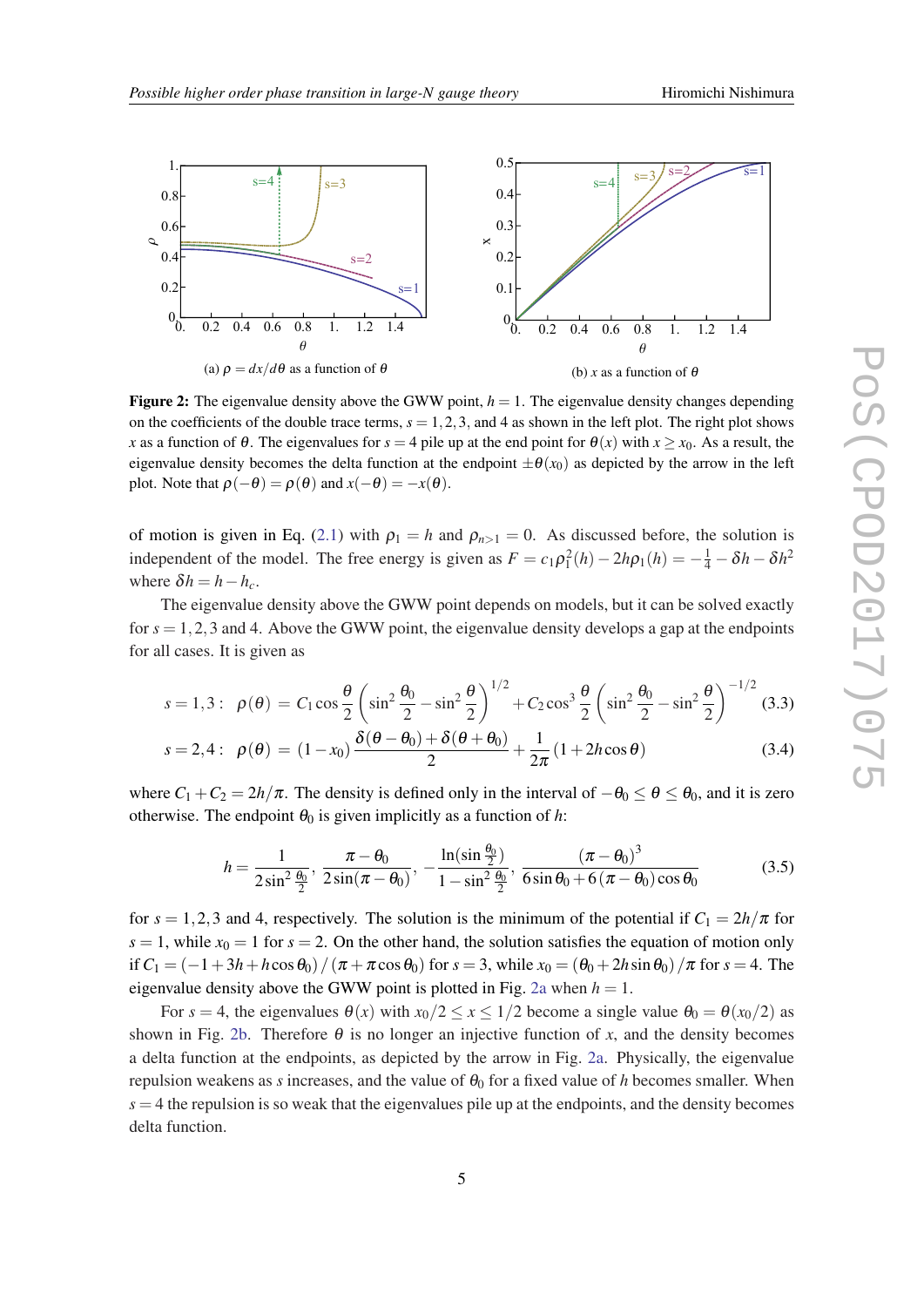<span id="page-6-0"></span>The free energy can be computed using the solutions above. It is given as in Eq. ([2.2](#page-3-0)) with *f*reg  $= -\frac{1}{4} - \delta h - \delta h^2$  and  $v = 4/3$ ,  $128\sqrt{3}/(35\pi)$ ,  $8/3$ ,  $2560\sqrt{5}/(567\pi)$  for  $s = 1, 2, 3$  and 4, respectively. The exponent is given as

$$
r = \frac{5+s}{2}.\tag{3.6}
$$

The order of the discontinuity of the free energy with respect to *h* depends upon *s*: for  $s = 1$  the third derivative is discontinuous; for  $s = 2$  and 3, the fourth derivative; and for  $s = 4$ , the fifth derivative.

### 4. Conclusions

We have considered an effective potential of the Polyakov loop in *SU*(*N*) Yang-Mills theory at large *N* using a version of semi-classical argument. According to perturbation theory, only the double trace of the Polyakov loop is present up to two loops. We assume that the double-trace terms dominate near the phase transition and argue that the effective potential takes the form given in Eq. ([1.8\)](#page-2-0) in the presence of the background field *h* coupled to the Polyakov loop  $\rho_1$ . We have shown that there are at least three different types of phase transitions as shown in Fig. [1](#page-3-0). Only the location of the first-order phase transition depends on the explicit form of the coefficients, while the locations of the other phase transitions are model independent. There is a large region in the parameter space where the phase transition is continuous but the order of phase transition is third or larger as depicted in the green solid meshed surface in Fig. [1b.](#page-3-0) We have called the surface of the phase transition the Gross-Witten-Wadia (GWW) surface; anywhere on this surface the Polyakov loop  $\rho_1$  is 1/2. Below the GWW point, the effective potential is simply a sum of simple Landau free energy for each  $\rho_n$ . At the GWW point, the Polyakov loop  $\rho_1$  becomes 1/2 and the simple Landau theory breaks down due to the nonnegativity constraint for the eigenvalue density. We have confirmed this general argument using specific models in Sec. [3.](#page-4-0) Both the free energy and the eigenvalue density drastically change above the GWW point. Observing these behavior in lattice simulations at large *N* would be a benchmark for the GWW phase transition.

## References

- [1] E. Brezin, C. Itzykson, G. Parisi and J. B. Zuber, Commun. Math. Phys. 59, 35 (1978). doi:10.1007/BF01614153
- [2] D. J. Gross and E. Witten, Phys. Rev. D 21, 446 (1980). doi:10.1103/PhysRevD.21.446
- [3] S. R. Wadia, Phys. Lett. 93B, 403 (1980). doi:10.1016/0370-2693(80)90353-6
- [4] F. Green and F. Karsch, Nucl. Phys. B 238, 297 (1984). doi:10.1016/0550-3213(84)90452-8
- [5] P. H. Damgaard and A. Patkos, Phys. Lett. B 172, 369 (1986). doi:10.1016/0370-2693(86)90272-8
- [6] A. Dumitru, Y. Guo and C. P. Korthals Altes, Phys. Rev. D 89, no. 1, 016009 (2014) doi:10.1103/PhysRevD.89.016009 [arXiv:1305.6846 [hep-ph]].
- [7] B. Lucini and M. Panero, Phys. Rept. 526, 93 (2013) doi:10.1016/j.physrep.2013.01.001 [arXiv:1210.4997 [hep-th]].